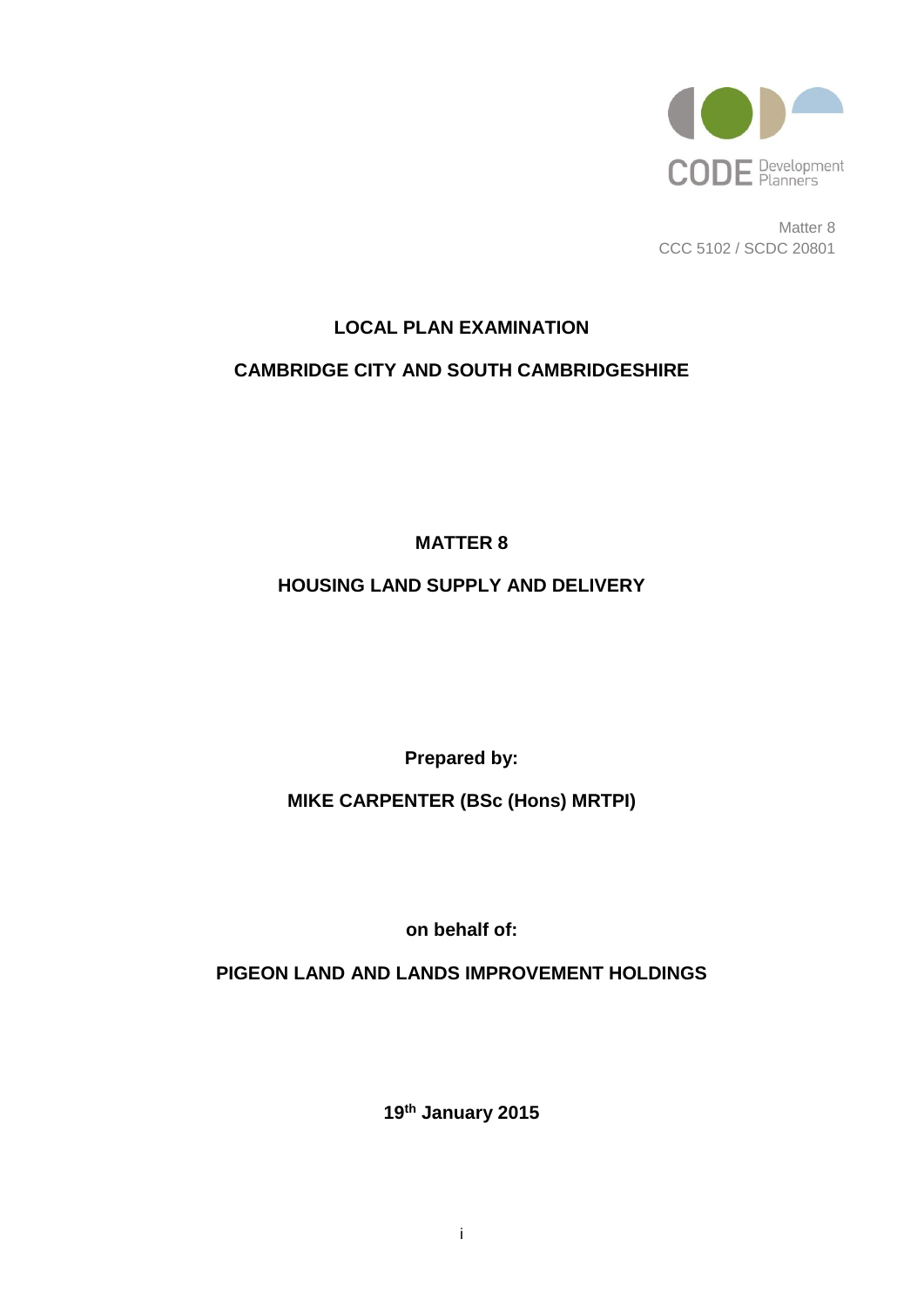## **1 INTRODUCTION**

1.1 The following Statement is prepared on behalf of Pigeon Land and Lands Improvement Holdings Ltd. It should be read in conjunction with previously submitted representations (CCC 5102 and SCDC 20801) and their accompanying planning reports.

# **2 MATTER 8A "ARE THE HOUSING TRAJECTORIES REALISTIC; WILL THEY DELIVER THE NUMBER OF NEW HOMES EXPECTED WITHIN THE PLAN PERIOD?"**

- 2.1 *(i) "Are the expectations for existing permissions and new allocations reasonable? Is there too much reliance on new settlements and will this prejudice the delivery of new housing in the plan period?"*
- 2.2 The earlier representations identified concerns over the housing land supply and delivery assumptions made by CCC and SCDC in their respective Local Plans and summarised in:
	- Cambridge Local Plan, paragraphs 2.43–2.48, Table 2.3 and Figure 2.2;
	- South Cambs Local Plan, Policy S6, Policy S/12(s) paragraphs 2.61–2.67, Figure 3.
- 2.3 Further detail of the Councils' expectations on supply are contained within the housing trajectory assumptions contained within CCC's AMR 2013 (RD/AD/350) and AMR 2014 update (RD/AD/360) and SCDC's AMR (RE/AD/270 and RD/AD/370).
- 2.4 I provide further update and explanation of the housing land supply and delivery assumptions in the appendix attached to this Statement. The appendix is prepared by the leading Cambridge based residential development suveyors and estate agency, Bidwells.

### **Cambridge City Local Plan**

- 2.5 The earlier representations to the Submission Plan made reference to the Council's expectations of delivery on individual sites. We challenge these individual site delivery expectations and conclude that when taken together they severely over-estimate the expectation of housing delivery from allocated sites without planning permission and from new Local Plan allocations.
- 2.6 Paragraph 47 of the NPPF seeks to boost significantly the supply of housing land and advises that Local Planning Authorities should:

*"Identify a supply of specific, developable sites or broad locations for growth, for years 6–10 and, where possible, for years 11–15."*

The footnote to this advice explains that: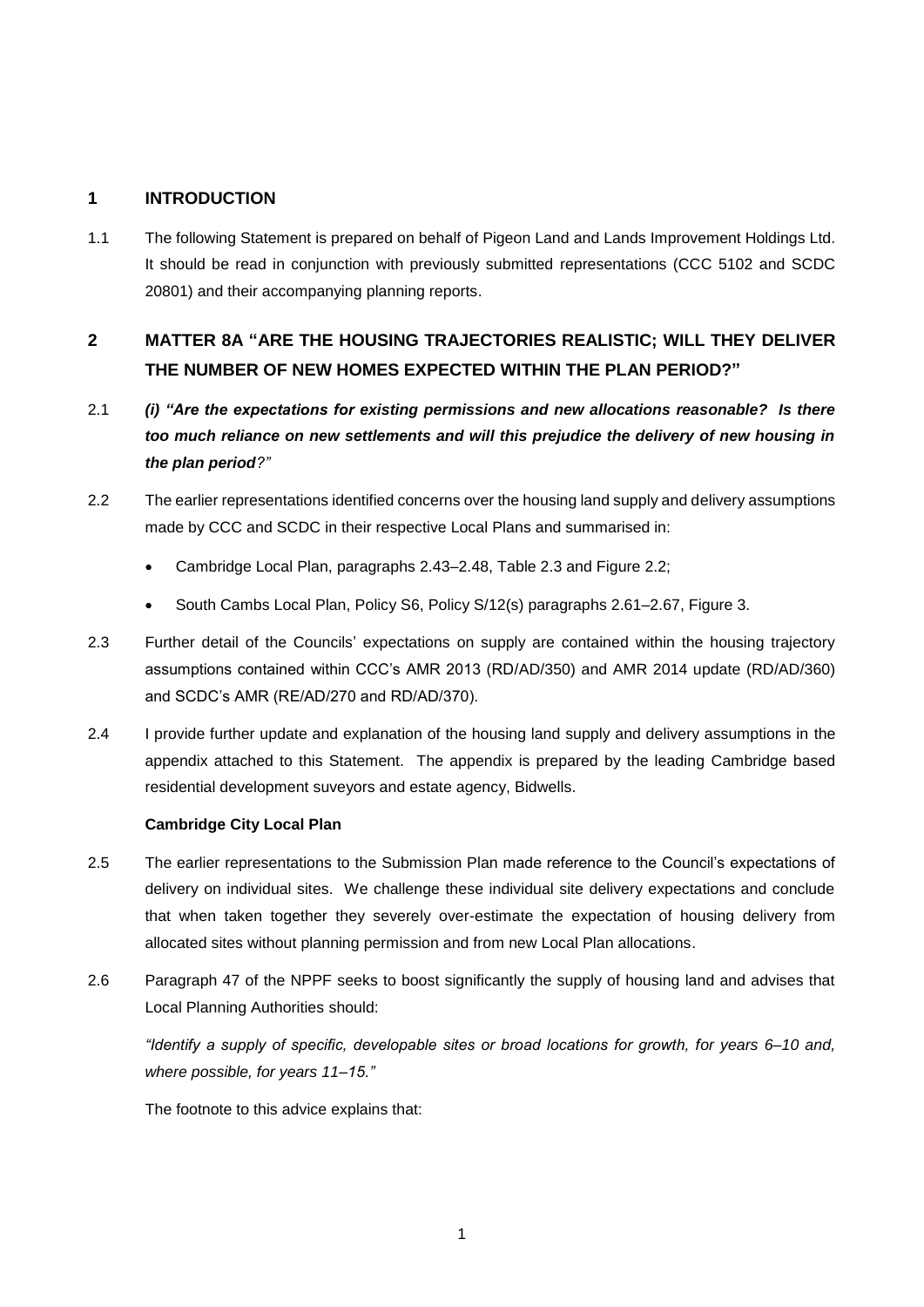*"To be considered developable, sites should be in a suitable location for housing development and there should be a reasonable prospect that the site is available and could be viably developed at the point envisaged."*

- 2.7 Paragraphs 3.1-3.5 and Table 3 of the attached appendix explain the concerns about the availability and deliverability of ten existing allocated sites without planning permission and their ability to deliver 706 dwellings during the plan period. The CCLP relies upon 721 dwellings being delivered from this source as confirmed in Table 2.3 of the CCLP.
- 2.8 Table 4 of the appendix explains the concern about the availability and deliverability of eight new Local Plan allocation sites to deliver a total of 870 dwellings in the plan period. CCLP relies upon 1,904 dwellings being delivered from this source as confirmed in Table 2.3 of the CCLP.
- 2.9 There is a clear doubt that the Plan has a reasonable prospect of delivering a large proportion of dwellings from these two sources and in total would under-provide 1,576 dwellings in the plan period.

### **South Cambs District Local Plan**

- 2.10 The SCDLP places considerable reliance on a small number of out-of-town strategic new settlement sites to deliver the necessary new housing in the plan period. In my view the large strategic new settlement allocations will fail to deliver homes within the ambitious trajectory detailed in Figure 3 of the Plan. This likely failure is born out by extensive experience of past lead in, delivery rate, market demand and viability issues related to similar proposals throughout the UK and Cambridgeshire.
- 2.11 The attached appendix explains the concerns and likely consequences.

#### Lead In Times

- 2.12 We conclude that the lead in times identified in the SCDLP appear to be largely reasonable although there will be concerns about delivery for as long as there continues to exist uncertainties over infrastructure provision (see Matter 5 and 7). It is also worth noting that the viability of these sites may also face uncertainty in a changing market throughout the plan period.
- 2.13 In assessing our view on any supply shortfall we have not amended the commencement date of delivery in Figure 3 of the SCDLP.

#### Delivery Rates

2.14 The appendix at paragraphs 4.11-4.18 explains why there are genuine and clearly evidence based concerns over the delivery rates assumed by SCDC. Even accepting the Council's lead in times for each of the out-of-town strategic sites, a more realistic delivery rate of 250 dwellings per annum on Northstowe, Waterbeach and Cambourne West / Bourn Airfield (combined) would reduce the supply in the plan period by 2,550 dwellings.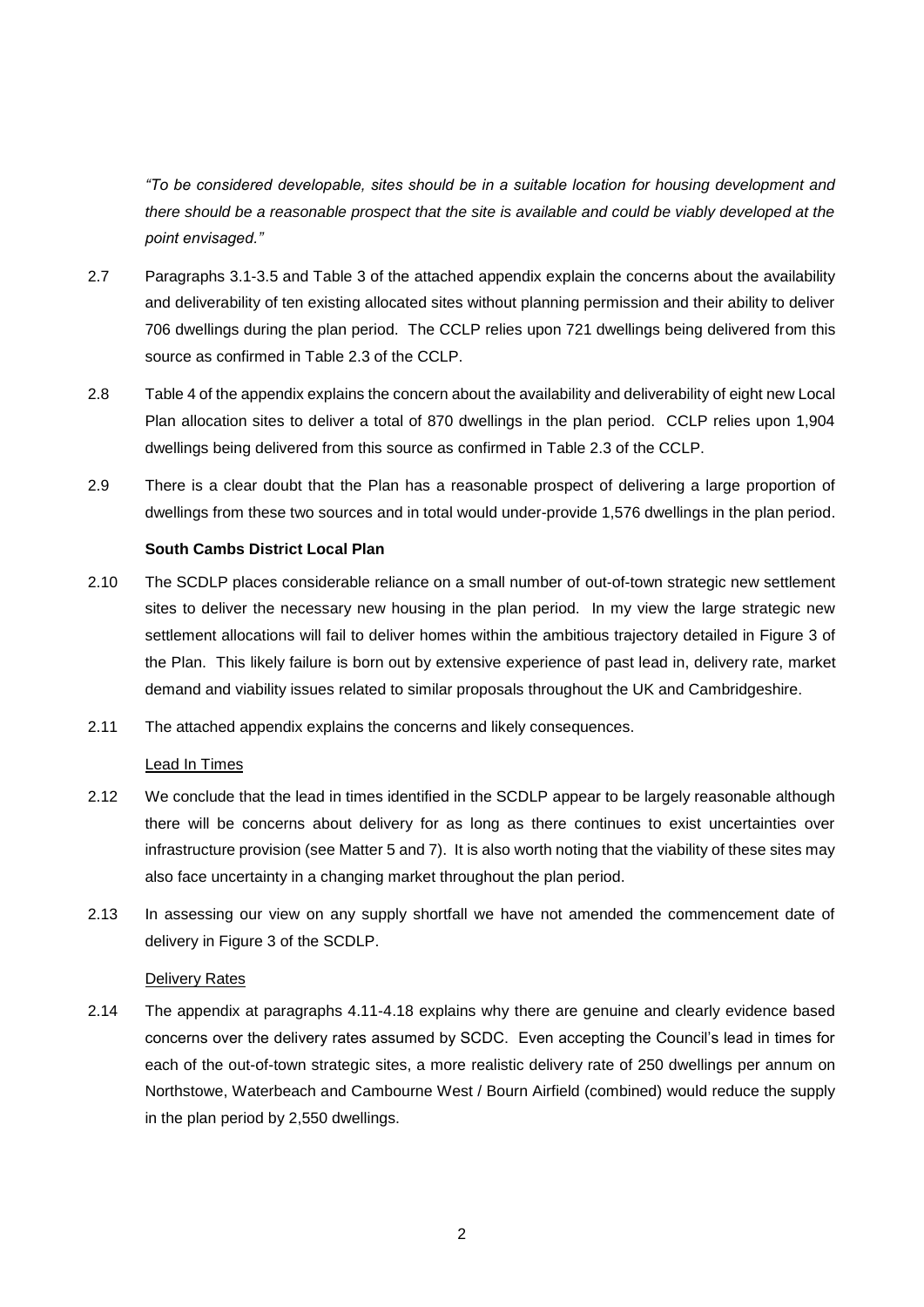#### Affordable Housing

- 2.15 Paragraph 47 of the NPPF requires provision of sufficient and available land supply to meet the full objectively assessed housing need. This includes affordable housing. Due to additional costs in delivering out-of-town strategic / new settlement sites, their vulnerability to changing market conditions, their lesser value than fringe sites and, in poor market conditions, their more limited demand, these sites often fail to deliver policy compliant levels of affordable housing (reference paragraphs 4.19-4.28 of the appendix).
- 2.16 Based on the delivery concerns listed in paragraphs 2.7, 2.8 and 2.14 above the Councils' own trajectories for the Cambridge HMA will suffer a shortfall of 4,126 homes. The gap between supply and need will be even greater when assessed against GL Hearn's objective assessment of housing need figure of 46,500 homes.

# **2.17** *(ii) "Is there sufficient flexibility to deal with changing circumstances and / or uncertainty over when allocations will come forward for development?"*

- 2.18 No. Neither plans contain adequate or convincing flexibility to deal with changing circumstances and / or uncertainty over the delivery of the anticipated housing trajectories. They fail to meet the requirements of paragraph 14 of the NPPF for plans to "meet objectively assessed needs, with sufficient flexibility to adapt to rapid change."
- 2.19 SCDC contend in paragraph 2.66 of the Local Plan that it has:

*"… included a good deal of flexibility … capable of responding to rapid change with a number of sites that could be brought forward in the plan period if needed, including a new village at Bourn Airfield…"*

2.20 It further contends in paragraph 2.69 that in such circumstances:

*"The Council will be proactive in using its powers to respond to changing circumstances …"*

SCDC cite use of CPO powers, review of land allocations or policies in the Local Plan and the use of windfall sites.

2.21 Any delays in the delivery of strategic sites or city based sites referred to in paragraphs 3.1-3.5 of the appendix are most likely to be caused by issues beyond the control of the local planning authority. Issues of delivery rates, infrastructure provision, market conditions and land assembly are unlikely to be resolved by the use of CPO powers or reviews to land allocation policies.

# **3 MATTER 8B "WILL THE PLANS ENSURE A ROLLING FIVE YEAR SUPPLY OF SPECIFIC DELIVERABLE SITES IN ACCORDANCE WITH PARAGRAPH 47 OF THE FRAMEWORK?"**

**3.1** *(iii) "Does the Memorandum of Understanding reflect an acceptance that, individually, the two Plans will not provide a rolling five year supply across the plan period? If so, will the planned*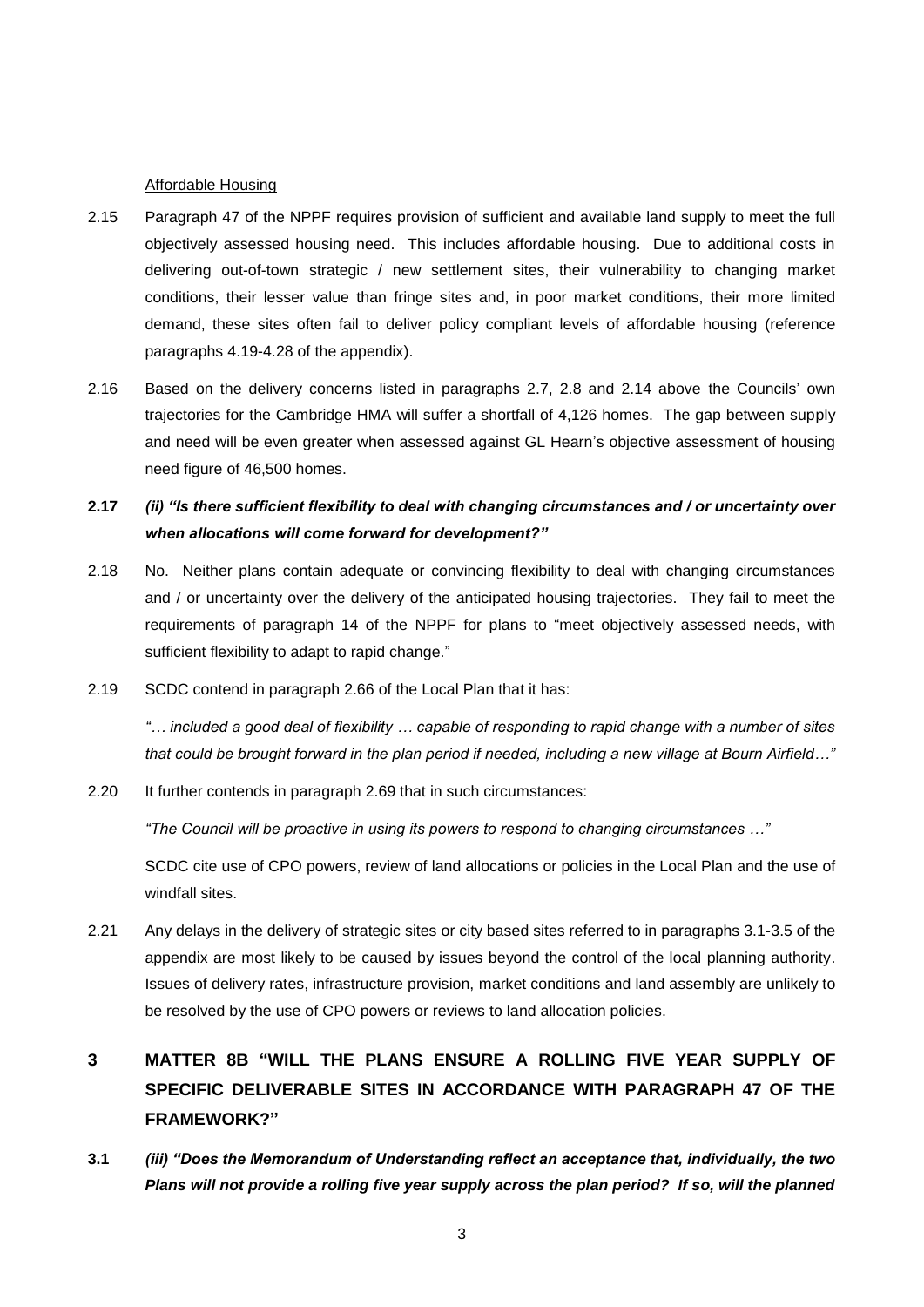*MMs, which would rely on a combined housing trajectory for Greater Cambridge, ensure compliance with paragraph 47 of the Framework? Bearing in mind the Inspector's rejection of this approach in the Waterbeach appeals, are the Councils able to draw my attention to any cases where such an approach has been supported (other than where joint plans have been prepared)? Would it be a better approach, if supported by the evidence, to have a "stepped approach", for example West Lancashire Local Plan, who identified the five year housing land supply for each Council on an individual basis."*

- 3.2 Both Council AMR's confirm that neither can demonstrate a rolling five year supply throughout the plan period. SCDC fail in the current five year period and CC fail in the latter stages of the plan period.
- 3.3 The requirements of the housing market in Cambridge, as described in Matter 3, demand an orthodox solution to the provision of a five year housing supply and not one which is borne out of emerging convenience in an environment where a five year deficit has been demonstrated to exist.
- 3.4 There are situations where a combined assessment and solution would be possible but this can only be genuinely and robustly justified where joint plans have been prepared and where evidence and consultation regimes have been properly and positively co-ordinated from the beginning of the Local Plan process. The Greater Norwich Partnership area is an example of what would have been necessary for such a co-ordinated approach. Three Councils elected to prepare a joint plan and appointed a joint body (Greater Norwich Development Partnership) to prepare the evidence base. Unlike, in the case of Cambridge and South Cambridgeshire, all the necessary evidence and assessment under the Sustainability Appraisal, Transport Assessment and Infrastrucure Delivery Plans were considered and justified and not retro-fitted to a particular strategy. See case explained in Matters 1, 2, 5, 6 and 7.
- 3.5 As stated in paragraph 181 of the NPPF:

*"Co-operation should be a continuous process of engagement from initial thinking through to implementation … "*

- 3.6 The planned MMs (Appendix 3 of the Council's Statement to Matter 1) merely seek to confirm a position which is unacceptable and not in compliance with NPPF or NPPG advice. They would not, therefore, ensure compliance with paragraph 47 of the NPPF.
- 3.7 While I am uncomfortable that the West Lancashire approach satisfactorily complies with guidance, I concede that it could, in certain circumstances, represent a satisfactory solution. However, those circumstances would be very specific, as indeed they were in the West Lancashire case. The Inspector accepted the Council's case that it would be difficult to achieve the annual target in the early part of the plan period given the continuing effects of the post-2008 recession and the likelihood that a reduced demand for housing compared with the pre-2008 period would continue.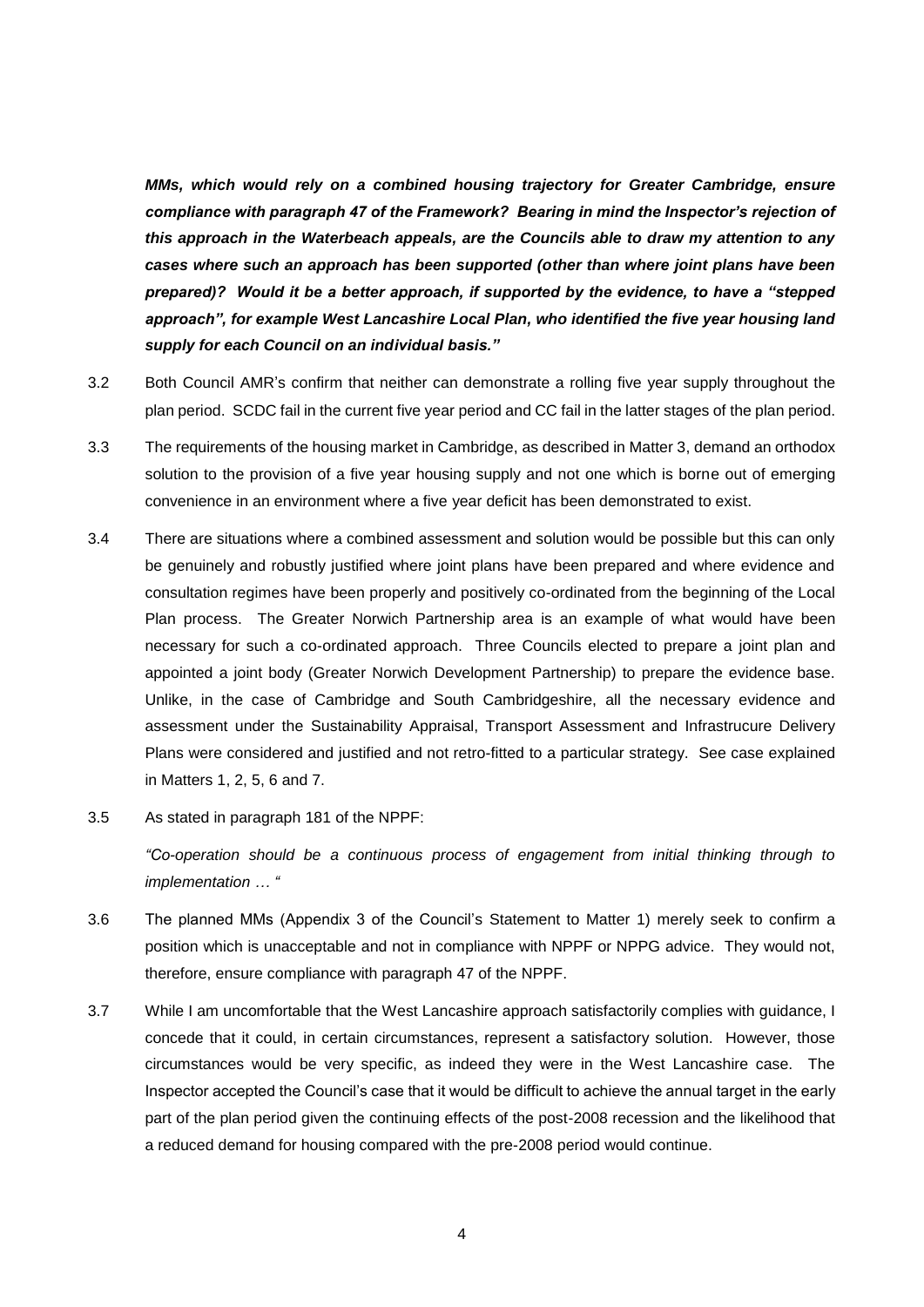- 3.8 These are very different circumstances to those which exist in Cambridge and South Cambridgeshire where all the indications are that there is substantial demand and pressure for housing. Unlike West Lancashire, Cambridge and South Cambridgeshire have an existing and continuing pressure from affordability issues and employment demand. Consequences of adopting an approach contrived for reasons of only procedural convenience would fail to meet the objectively assessed housing and employment needs of the area.
- 3.9 The aim of the NPPF is to boost significantly the supply of housing with a particular focus on the first five years of the plan period. A "stepped approach" would fail to achieve this aim.

#### **3.10** *(iv) "Does the evidence on past delivery justify the use of a 5%, rather than 20%, buffer?"*

- 3.11 No. Representation 20801/59716 explains our view that the evidence on past delivery in South Cambridgeshire justifies the use of a 20% buffer. Table 3 accompanying the earlier representations confirms a shortfall of 4,097 dwellings during the period 2001 / 02 and 2010 / 11 (judged against the requirements of the Structure Plan). SCDC's figures contained in Table 3 of RD/TOP/050 identify a shortfall of 2,990 in the period 1999 / 00 and 2012 / 13 (judged against a lower requirement figure).
- 3.12 On the Councils' own figure there has been underprovision for ten of the last 14 years. According to SCDC's assessment in RD/TOP/050, undersupply has been largely a function of the recession.
- 3.13 While I accept that the recession may have had a part to play, in South Cambridgeshire it has been more a function of ill-conceived and non-deliverable allocations in Northstowe and Cambridge East and over optimistic delivery expectations.
- 3.14 *(v) "Is there compelling evidence with reference to historic delivery rates and expected future trends, as required by paragraph 48 of the Framework, that windfalls will contribute to the five year supply?"*
- 3.15 SCDC contend that experience demonstrates an average of c200 dwellings per year. They are confident that this would continue. Although the Council does not appear to have relied on windfall sites to meet its identified housing requirement it does form an essential element of the plan's flexibility to make up any shortfall (paragraph 2.66 SCDLP). Indeed the housing trajectory at Figure 4.8 of RD/AD/370 assumes a total of 2,600 dwellings from such a source between 2011 and 2031.
- 3.16 Given the existing substantial shortfall of supply, even on the Council's own housing need assessment and the consequent likelihood that windfall sites will be called upon in the first five years to 'repair' that shortfall, it is important to see compelling evidence that such sites will continue to provide a consistently reliable source of supply in accordance with paragraph 48 of the NPPF.
- 3.17 *(v) "Is there compelling evidence with reference to historic delivery rates and expected future trends, as required by paragraph 48 of the Framework, that windfalls will contribute to the five year supply? For SCLP, are paragraphs 2.65 and 2.66 consistent with part 2 of Policy S/12?"*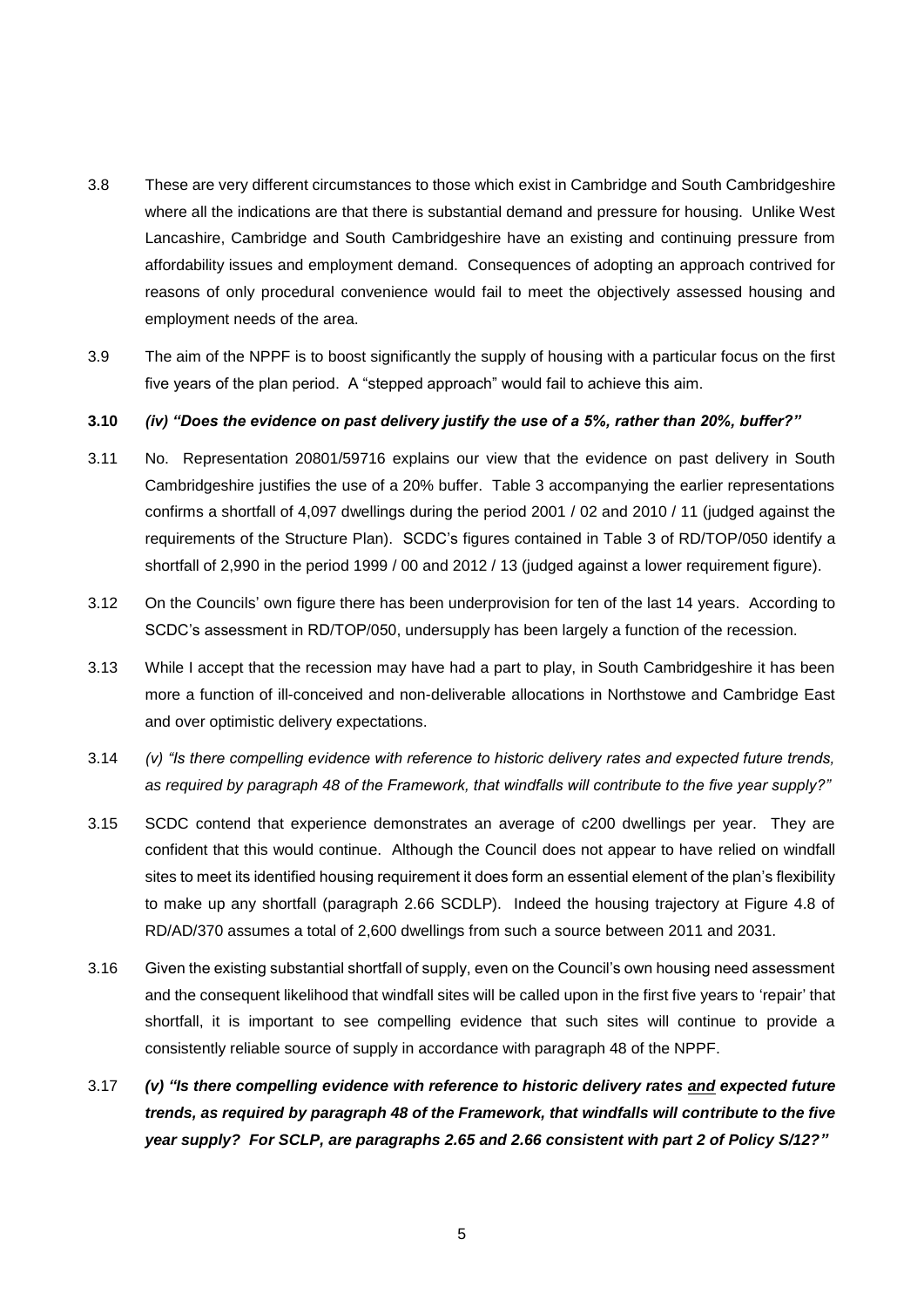- 3.18 In the case of South Cambs district, no. Given the Local Plan's reliance on the ability of windfall sites to contribute to the flexibility required to make up any shortfall (paragraph 2.66 SCDLP) it is particularly important that the evidence to support the delivery of windfall sites is compelling in accordance with paragraph 48 of the Framework.
- 3.19 The Council has relied largely on historic data to support their view that an average of 200 homes per annum will be delivered from windfall sites. In my view, this is less than compelling given that even in the most productive years quoted (excluding one exceptional year) the average only just met the 200 total.
- 3.20 The role of windfall sites is not made clear in paragraphs 2.65 and 2.66 of Policy S/12. We can, therefore, only conclude that there is inconsistency about whether windfalls are part of the five year supply or part of the solution to 'repair' any shortfall.
- 3.21 *(vi) "For each Council, what, if any, is the shortfall in delivery from the early years of the plan period which needs to be accounted for and can this be made up in the first five years, which is the preferred method in PPG7. If not, what are the local circumstances which justify using a longer period (i.e. not the economic recession)?"*
- 3.22 The Councils' own assessments of their five year land supplies are contained in the respective AMRs (RD/AD/360 and RD/AD/370). South Cambs have undersupplied by 977 units. CCC is in surplus by 32 homes. There is no evidence to confirm that this shortfall can be made up in the first five years.
- 3.23 There are no local circumstances that would justify using a longer period than five years.
- 3.24 *(vii) "How will the extra 1,000 new homes on rural exception sites to be delivered as part of the City Deal be reflected in the housing trajectory / five year housing land supply?"*
- 3.25 According to SCDC's 2014 AMR (RD/AD/370) the estimated 1,000 homes on rural exception sites are not included in the trajectory. It is appropriate to exclude these due to the considerable uncertainty of provision.

### **4 CONCLUSIONS AND SOUNDNESS**

- 4.1 The Plans are unsound because they fail to identify realistic housing trajectories. This is due to:
	- a) over-optimistic expectations on the availability and deliverability of sites in Cambridge;
	- b) over-optimistic delivery rate assumptions for the proposed new settlement sites;
	- c) consequent likely failure to meet the full objectively assessed housing need, including for affordable housing;
- 4.2 The Plan further faiils to:
	- d) contain sufficient flexibility to deal with changing circumstances;